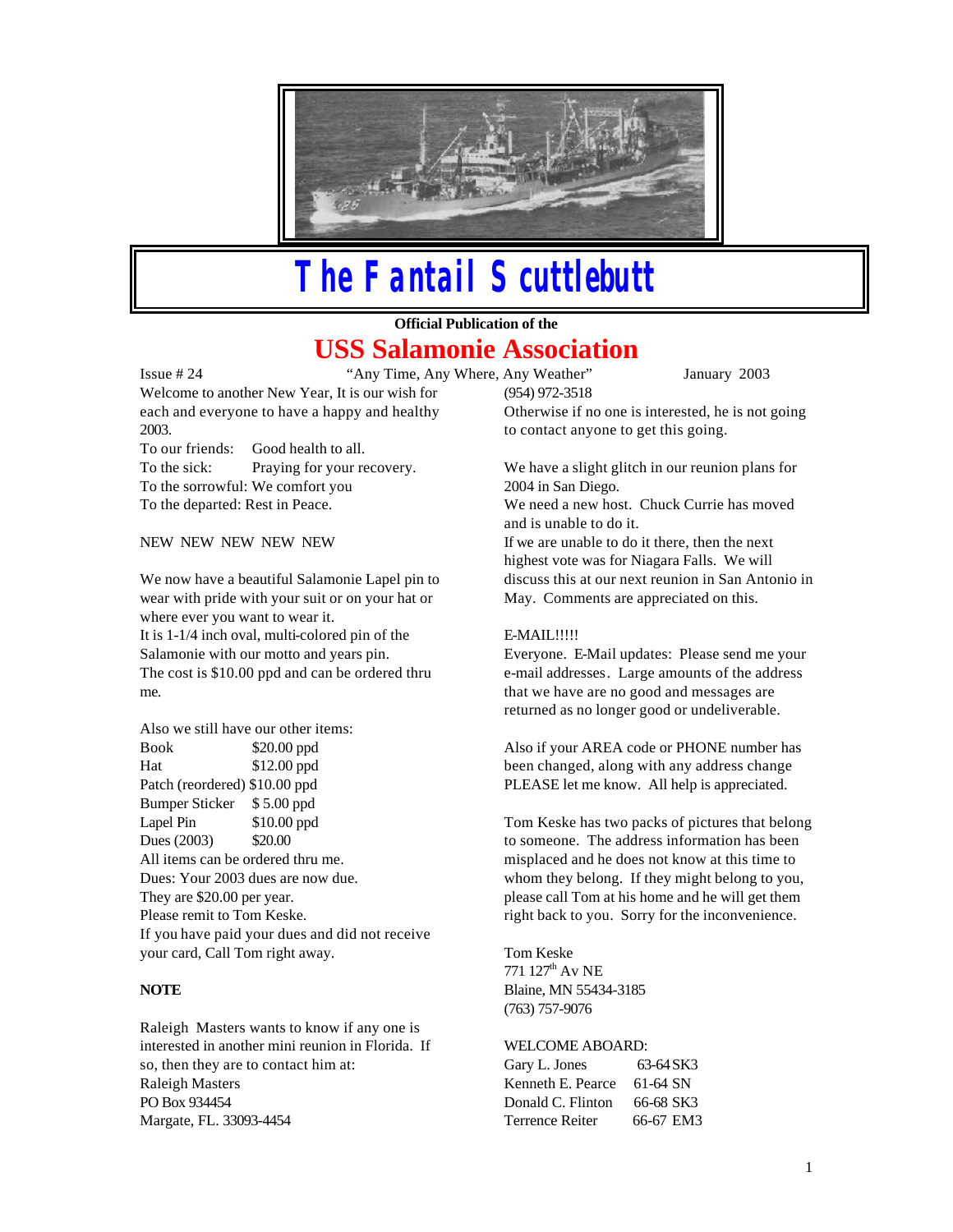| Charles Stepanek | 53-55 EM1 |
|------------------|-----------|
| Kenneth Liberti  | 67-68 EM2 |

#### REASSIGNED TO A HIGHER COMMAND:

| EDWARD L BEACH           | 57-58 | <b>CAPTAIN</b> |
|--------------------------|-------|----------------|
| <b>MERVIN E. TERRY</b>   | 53-55 | MM2            |
| CHARLES E. COZART        | 64-65 | FTG3           |
| <b>ORNGUS HEINGARTEN</b> | 65    | BT3            |
| DENNIS C. WEINGARTNER 61 |       | BT3            |
| <b>LEROY GREEN</b>       |       | <b>EMC</b>     |
| <b>CHARLES ALOI</b>      | 44    |                |
| <b>ROBERT W. BAHAN*</b>  | 41    | EM3            |
| ELWOOD FLOYD             | 52-54 | IC2            |
| <b>ARTHUR M. MONK</b>    | 56-58 | RMC            |
| NORMAN E. CADDICK        | 56-58 | BM3            |
| (* Original crew)        |       |                |

On January 14, 2003 there will be a memorial service for Captain Edward L. Beach at the main chapel at Annapolis Md. My wife and I along with Edward Ermak, Arthur

Blanchard, Jack Kaufman, John Moliere, and LT. Robert Coulter will be attending.

#### SPECIAL INTEREST;

There are two museums in Indiana that are on the Salamonie River and they want Salamonie memoribilla for their displays.

The museum at Warren Indiana wants to make one wing of the museum dedicated to the USS Salamonie.

The schools there are named Salamonie, As well as a lot of the businesses.

Their summer festivals are called Salamonie Days and are held in July.

The town fathers, school board, business's, museum board and civic groups have sent a invitation to Tom Keske and myself for a meeting with them, February 1 & 2 in Warren Indiana. We have accepted and will report back in the next newsletter.

The other museum is "The Museum of the Soldier" in Portland, Indiana. This museum is at the headwaters of the Salamonie River. A visit is also planned to visit them at a later date.

The museums are looking for anything that we can offer for their museums.

They need some uniforms, (Officers, Chief's, enlisted) for display purposes.

If anyone has anything at all that they would like to donate, then they can send it to me and I will make sure that it is delivered and the right person gets credit for the donation(s)

We have already sent each museum copies of our book for their libraries.

#### HELP!

Does anyone know just WHAT ribbons the USS Salamonie earned?

We are trying to determine with no creditable resources just what she was entitled to. All help will be greatly appreciated.

#### APOLOGY:

In the last newsletter on the back page I had inserted a roster of missing crewmen. I picked up one of my old working copies and not an updated one. Therefore I had several names of crewman all ready on the active roster. Thank you to all who called this to my attention and it does go to show that you do read my newsletter.

Our plaque donations are doing very well for the Nimitz Museum and it looks like this will be a huge success and thanks to John Cooper in his endeavors.

You may still make your donation towards the plaque. Mail your check to me and mark it for Salamonie Plaque Fund

"The Admiral Nimitz Foundation is a tax-exempt, non-profit 501(c) organization. All donations are tax deductible to the degree allowed by the law." So far one of our good brothers made a \$200.00 donation and we thank him very much. It is a great wish that all who can make this ceremony, do so. You will not be disappointed.

#### REUNION 2003

Once again it is getting close to meeting new comrades and renewing old acquaintances.

It is with great hope and desire that all who are able to attend do so.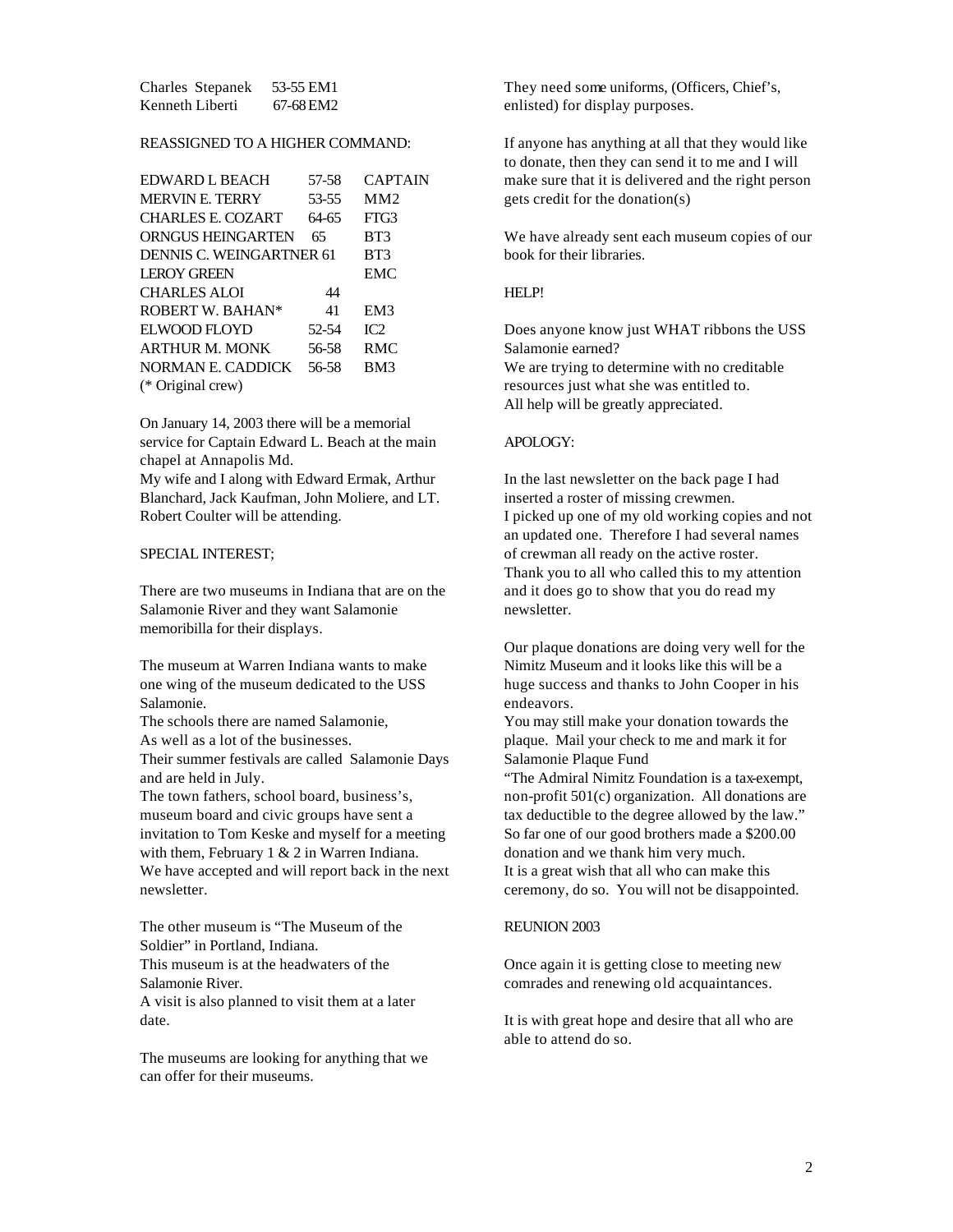John Cooper has been working very diligently and has kept me apprised to his endeavors. It sounds like he has been very busy.

2003 U.S.S Salamonie Association Reunion San Antonio and Fredericksburg, Texas; MAY 2 – 6, 2003

We will be staying at the: Four Points by Sheraton San Antonio Riverwalk North 110 Lexington Avenue San Antonio, TX 78205 (210) 223-9461 Fax (210) 223-4520 www.sheratonsanantonio.com

The room rate will be \$82.00 (single or double) plus 16.75% tax.

There are four handicapped rooms available. When making your TOLL FREE reservation using 1-800-288-3927, mention you are on the USS Salamonie Association Rate.

This group rate is good for two days before and two days after our reunion dates subject to availability.

SATRANS runs a shuttle bus from San Antonio International Airport to and from downtown hotels. You can catch it just outside the baggage claim area.

The cost of the banquet Saturday night is \$52.00. This includes a full Mixed Grill dinner, beverages, glass of wine, keg of beer, and use of a separate hospitality room on Saturday and Sunday.

The cost of the Fredericksburg Day Trip by bus is \$53.00. This includes a boxed continental breakfast to eat on the bus, the bus trip, a seat at the U.S.S. Salamonie Memorial Wall Commemorative Plaque Dedication, a tour of the Museum, and a German Buffet Lunch at the Frederick Brewing Company.

The cutoff date for room, banquet, and Fredericksburg Trip reservations is one month before the start of the reunion; i.e. April Fools Day!

Send your payment for the Banquet and Fredericksburg Trip to: John W. Cooper 411 College Blvd. San Antonio, TX. 78209 (210) 828-3165

#### jcooper@stic.net

The Four points by Sheraton is on our famous Riverwalk and only a ten-minute walk from the Alamo.

There is much else to see in Old San Antonio: the Missions, Institute of Texan Culture, and our two theme parks – Sea World and Fiesta Texas, Historic San Fernando Cathedral, the oldest Catholic cathedral in the U.S., is only a short walk away as are several other historic churches. Frequent, inexpensive "trollies" run to the Alamo, restaurants on the Riverwalk, the humongous River center Mall, and the churches.

The hotel has an outdoor pool, fitness center, restaurants, gift shop, and a bar and lounge overlooking the river. Coffee makers are in each room.

On Monday, May 5, we will take a bus to Fredericksburg and The National Museum of the Pacific War. There we will have the U.S.S Salamonie Memorial Wall Commemorative Plaque Dedication. I believe it will be a very moving event to have Salamonie shipmates gather to honor our shipmates who served aboard "Old Sal" during World War II – many of whom I hope will be able to attend.

To learn more about the Museum visit www.nimitz-museum.org. All sub-sites listed are informative, but particularly are:

Memorial Wall. There are rows of plaques honoring ships and units of the Navy, Marines, Army Air Force, Army, and others from Australia, New Zealand and Britain. The Salamonie plaque will be in distinguished company. Our sister tankers Kankakee and Mattaponi are represented. The Nimitz Foundation lays on a very nice memorial service at plaque dedications followed by a Museum tour.

George Bush Gallery – with a real B-25 aboard a simulated Hornet flight deck, as in Doolittle's Raid, and a Japanese miniature submarine about to be launched to attack Pearl Harbor, among much more, it is awesome.

The Pacific Combat Zone – this a new large area with, among many other things, an Avenger torpedo pane, tanks, and a PT Boat.